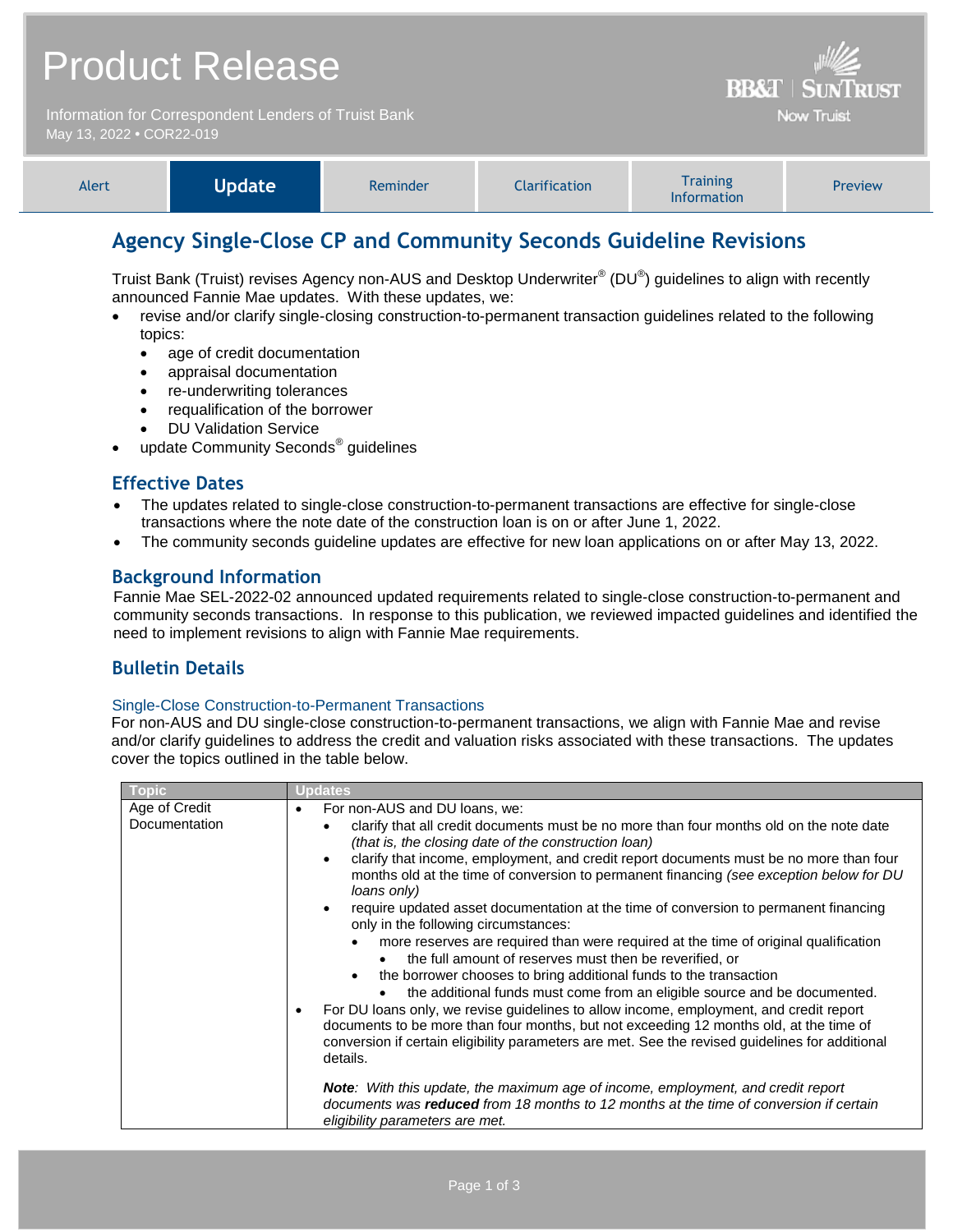Information for Correspondent Lenders of Truist Bank May 13, 2022 **•** COR22-019



## **Bulletin Details, continued**

#### Single-Close Construction-to-Permanent Transactions, continued

| <b>Topic</b>                 | <b>Updates</b>                                                                                                                                                                                                                                                                                                                                                                                                                                                                                                                      |
|------------------------------|-------------------------------------------------------------------------------------------------------------------------------------------------------------------------------------------------------------------------------------------------------------------------------------------------------------------------------------------------------------------------------------------------------------------------------------------------------------------------------------------------------------------------------------|
| Appraisal                    | For non-AUS and DU loans:                                                                                                                                                                                                                                                                                                                                                                                                                                                                                                           |
| Documentation                | the effective date of the appraisal must be no more than four months prior to the note date (that<br>$\bullet$<br>is, the closing date of the construction loan)                                                                                                                                                                                                                                                                                                                                                                    |
|                              | a full Appraisal Update and/or Completion Report (Form 1004D) is required at the time of<br>٠<br>completion of construction                                                                                                                                                                                                                                                                                                                                                                                                         |
|                              | a new appraisal must be obtained if the value of the property has declined at the time of<br>construction completion                                                                                                                                                                                                                                                                                                                                                                                                                |
| Re-Underwriting              | We revise non-AUS guidelines to state that re-underwriting tolerances may be applied if the interest                                                                                                                                                                                                                                                                                                                                                                                                                                |
| Tolerances                   | rate or loan amount was modified (previously non-AUS guidelines only referenced interest rate)                                                                                                                                                                                                                                                                                                                                                                                                                                      |
| Requalification of the       | For non-AUS and DU loans, requalification of the borrower(s) is required at the time of conversion                                                                                                                                                                                                                                                                                                                                                                                                                                  |
| Borrower(s)                  | to permanent financing if:                                                                                                                                                                                                                                                                                                                                                                                                                                                                                                          |
|                              | the LTV ratio increased due to a decline in property value,                                                                                                                                                                                                                                                                                                                                                                                                                                                                         |
|                              | updated credit documents were obtained, or                                                                                                                                                                                                                                                                                                                                                                                                                                                                                          |
|                              | as otherwise required per the modified loan term requirements                                                                                                                                                                                                                                                                                                                                                                                                                                                                       |
| <b>DU Validation Service</b> | We clarify the age of documentation requirements on loans with income, employment, or assets<br>validated through the DU validation service as follows:                                                                                                                                                                                                                                                                                                                                                                             |
|                              | If updated credit documents are required to be obtained after the original closing of the<br>$\bullet$<br>construction loan, any validation of income, employment, or assets is no longer applicable.<br>Updated validation reports must be obtained and the loan casefile resubmitted to DU and the<br>loan must convert to permanent financing by the Close By Date stated in the DU validation<br>message in order for validation and the associated waiver of enforcement relief of<br>representations and warranties to apply. |

#### **Reminders**:

- Non-delegated lenders are not eligible to sell Truist single-close construction-to-permanent transactions under any Agency program.
- Agency single-close construction-to-permanent transactions are ineligible for delivery under the CorrAdvantage execution.

#### Community Seconds

For non-AUS and DU loans, we align with Fannie Mae by:

- clarifying that the interest rate for the Community Seconds loan must be fixed
- eliminating the more restrictive interest rate requirement that applied to a Community Seconds loan with negative amortization; with today's update, the standard restriction that the interest rate for the Community Seconds loan may not be more than 2% (or 200 basis points) higher than the initial note rate of the first mortgage now applies
- adding a requirement that the amount of scheduled monthly interest deferred on the Community Seconds mortgage for any full calendar month within the initial five years (of the Community Seconds loan) may never exceed the scheduled monthly principal payment of the first mortgage for that month *(an example is provided in the revised guidelines)*

#### Before and After Matrix

[Click here](http://www.truistsellerguide.com/manual/cor/products/Cr22-019BA.pdf) to see the before and after matrix that provides a detailed overview of all guideline revisions.

#### Revised Material

Click [Agency Loan Programs](https://www.truistsellerguide.com/manual/cor/products/CAgency.pdf) to review the revised product material.

## **Former Guidelines**

See the before and after matrix provided in the Bulletin Details section of this bulletin to access the former guidelines.